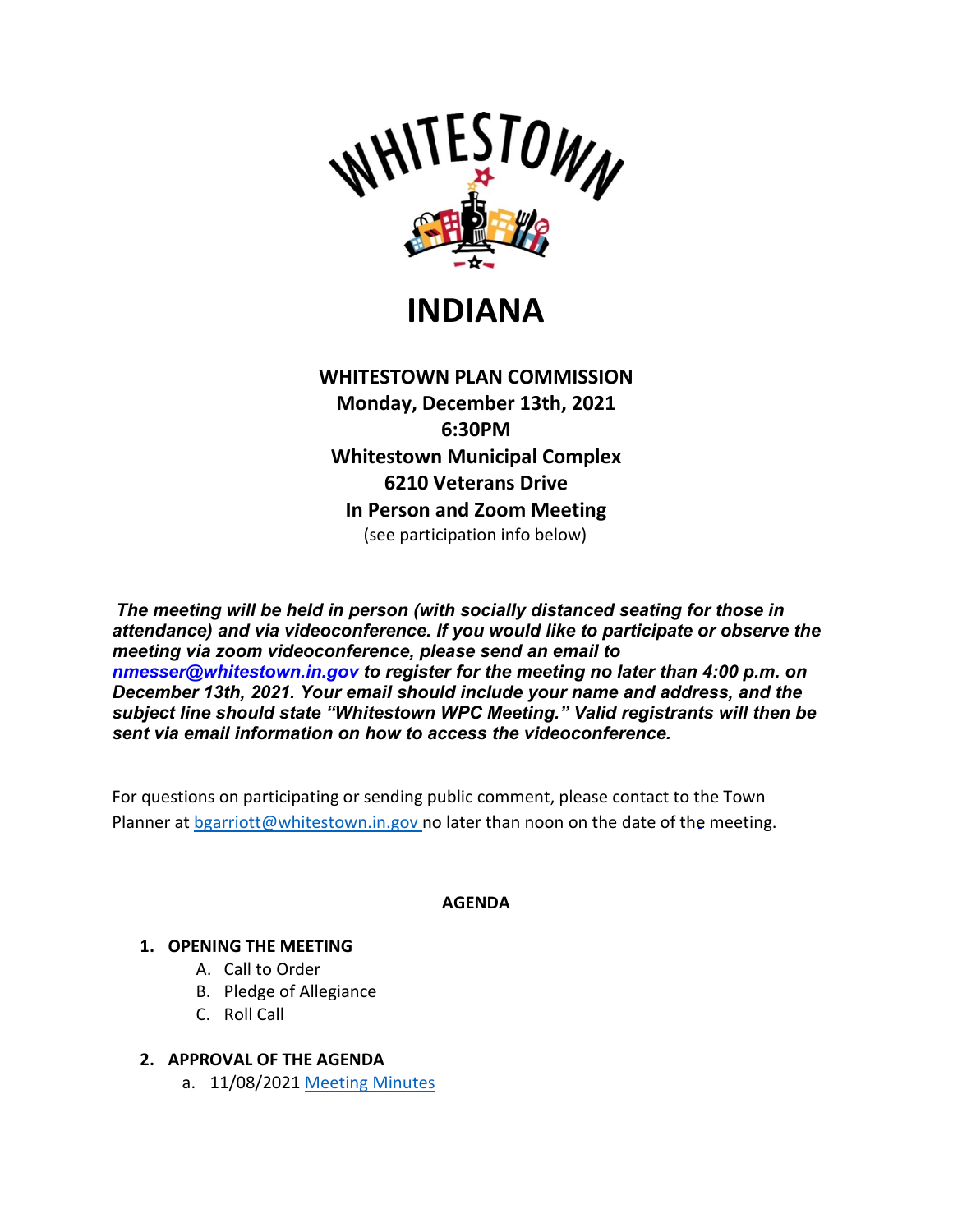- **3. PUBLIC REQUEST TO SPEAK** (Topics NOT related to an Agenda item) Please limit comments to 3-5 minutes to allow others time to address the Commission.
- **4. PRESENTATIONS**
- **5. UNFINISHED BUSINESS**
- **6. NEW BUSINESS (public hearing)**
	- a. **Docket PC21-043-CP – Concept Plan – Culvers Restaurant –** The petitioner is requesting review of a Concept Plan to be known as Culvers Restaurant. The site in question is located on the northeast side of the intersection of Mills Drive and Perry Worth Road in Whitestown, Indiana. The site is zoned Anson PUD with the I-65 Overlay. The petitioner is proposing develop a restaurant use with a drive-thru and associated parking on approximately 1.27 acres. The applicant is Russell Spiars on behalf of owner Jeff Meyer. [Staff Report.](https://whitestown.in.gov/vertical/sites/%7BB8BE8AC3-9DE8-4247-BCB0-1173F48CC7C3%7D/uploads/PC21-043-CP_Staff_Report.pdf)
	- b. **Docket PC21-044-DP – Development Plan – Culvers Restaurant –** The petitioner is requesting review of a Development Plan to be known as Culvers Restaurant. The site in question is located on the northeast side of the intersection of Mills Drive and Perry Worth Road in Whitestown, Indiana. The site is zoned Anson PUD with the I-65 Overlay. The petitioner is proposing develop a restaurant use with a drive-thru and associated parking on approximately 1.27 acres. The applicant is Russell Spiars on behalf of owner Jeff Meyer. [Staff Report.](https://whitestown.in.gov/vertical/sites/%7BB8BE8AC3-9DE8-4247-BCB0-1173F48CC7C3%7D/uploads/PC21-044-DP_Staff_Report.pdf)
	- c. **Docket PC21-045-CP – Concept Plan – Hoosier to Go Gas Station –** The petitioner is requesting review of a Concept Plan to be known as Hoosier to Go Gas Station. The site in question is located on the north side of Albert S White Drive approximately 347 feet to the east of the intersection of Albert S White Drive and Main Street in Whitestown, Indiana. The site is zoned Bridle Oaks PUD. The petitioner is proposing develop a gas station and convenience store on approximately 2.64 acres. The applicant is Harjinderpal Singh on behalf of owner PK Whitestown, LLC per Jerry Williams. [Staff Report.](https://whitestown.in.gov/vertical/sites/%7BB8BE8AC3-9DE8-4247-BCB0-1173F48CC7C3%7D/uploads/PC21-045-CP_Staff_Report.pdf)
	- d. **Docket PC21-046-DP – Development Plan – Hoosier to Go Gas Station –** The petitioner is requesting review of a Development Plan to be known as Hoosier to Go Gas Station. The site in question is located on the north side of Albert S White Drive approximately 347 feet to the east of the intersection of Albert S White Drive and Main Street in Whitestown, Indiana. The site is zoned Bridle Oaks PUD. The petitioner is proposing develop a gas station and convenience store on approximately 2.64 acres. The applicant is Harjinderpal Singh on behalf of owner PK Whitestown, LLC per Jerry Williams. [Staff Report.](https://whitestown.in.gov/vertical/sites/%7BB8BE8AC3-9DE8-4247-BCB0-1173F48CC7C3%7D/uploads/PC21-046-DP_Staff_Report(1).pdf)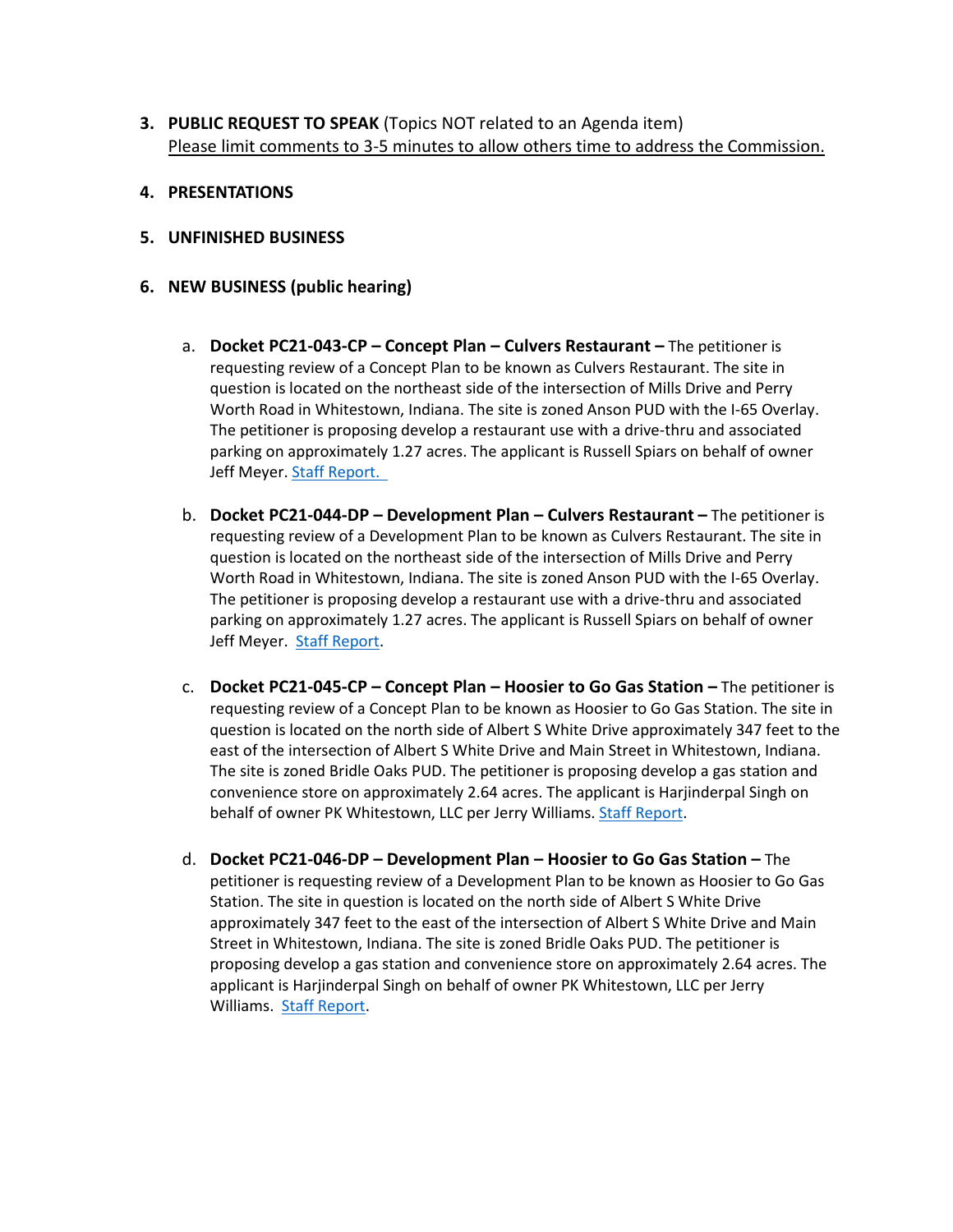- e. **Docket PC21-050-DP – Development Plan – Poplar Pediatric Dentistry –** The petitioner is requesting review of a Development Plan to be known as Poplar Pediatric Dentistry. The site in question is located at the northwest corner of Main Street and County Road 500 S in Whitestown, Indiana. The site is zoned Local Business. The petitioner is proposing develop a dentist office and associated parking on approximately 5.47 acres. The applicant is Civil and Environmental Consultants, Inc on behalf of owner Christopher Brauer. [Staff Report.](https://whitestown.in.gov/vertical/sites/%7BB8BE8AC3-9DE8-4247-BCB0-1173F48CC7C3%7D/uploads/PC21-050-DP_Staff_Report.pdf)
- f. **Docket PC21-052-DP – Development Plan – Shoppes at Anson Outlot 3 –** The petitioner is requesting review of a Development Plan to be known as Shoppes at Anson Outlot 3. The site in question is located on the north side of Mills Drive approximately 206 feet west of the intersection of Mills Drive and Perry Worth Road in Whitestown, Indiana. The site is zoned Anson PUD with the I-65 Corridor Overlay on a portion of the site. The petitioner is proposing develop a retail and restaurant use with a drive-thru and associated parking on approximately 0.93 acres. The applicant is IN Whitestown Perry Worth, LLC on behalf of owner Coffin Richard H & Mary E Trustees C/O Coffin Family Trust UAD 2/04/99. [Staff Report.](https://whitestown.in.gov/vertical/sites/%7BB8BE8AC3-9DE8-4247-BCB0-1173F48CC7C3%7D/uploads/Staff_Report_PC21-052-DP.pdf)
- g. **Docket PC21-054-DP – Development Plan – Shoppes at Anson Outlot 4 –** The petitioner is requesting review of a Development Plan to be known as Shoppes at Anson Outlot 4. The site in question is located on the northwest side of the intersection of Mills Drive and Perry Worth Road in Whitestown, Indiana. The site is zoned Anson PUD with the I-65 Corridor Overlay. The petitioner is proposing develop a retail and restaurant use with a drive-thru and associated parking on approximately 0.93 acres. The applicant is IN Whitestown Perry Worth, LLC on behalf of owner Coffin Richard H & Mary E Trustees C/O Coffin Family Trust UAD 2/04/99. [Staff Report.](https://whitestown.in.gov/vertical/sites/%7BB8BE8AC3-9DE8-4247-BCB0-1173F48CC7C3%7D/uploads/Staff_Report_PC21-054-DP.pdf)
- h. **Docket PC21-056-CP – Concept Plan – Shoppes at Whitestown Outlot 6 –** The petitioner is requesting review of a Concept Plan to be known as Shoppes at Whitestown Outlot 6. The site in question is located on the north side of Mills Drive approximately 245 feet east of the intersection of Mills Drive and Perry Worth Road in Whitestown. The site is zoned Anson PUD with the I-65 Corridor Overlay. The petitioner is proposing to develop a retail use with associated parking on approximately 0.70 acres. The applicant is IN Whitestown Perry Worth, LLC on behalf of owner Coffin Richard H & Mary E Trustees C/O Coffin Family Trust UAD 2/04/99. [Staff Report.](https://whitestown.in.gov/vertical/sites/%7BB8BE8AC3-9DE8-4247-BCB0-1173F48CC7C3%7D/uploads/PC21-056-CP_Staff_Report.pdf)
- i. **Docket PC21-056-CP – Development Plan – Shoppes at Whitestown Outlot 6 –** The petitioner is requesting review of a Development Plan to be known as Shoppes at Whitestown Outlot 6. The site in question is located on the north side of Mills Drive approximately 245 feet east of the intersection of Mills Drive and Perry Worth Road in Whitestown. The site is zoned Anson PUD with the I-65 Corridor Overlay. The petitioner is proposing to develop a retail use with associated parking on approximately 0.70 acres. The applicant is IN Whitestown Perry Worth, LLC on behalf of owner Coffin Richard H & Mary E Trustees C/O Coffin Family Trust UAD 2/04/99. [Staff Report.](https://whitestown.in.gov/vertical/sites/%7BB8BE8AC3-9DE8-4247-BCB0-1173F48CC7C3%7D/uploads/PC21-057-DP_Staff_Report.pdf)